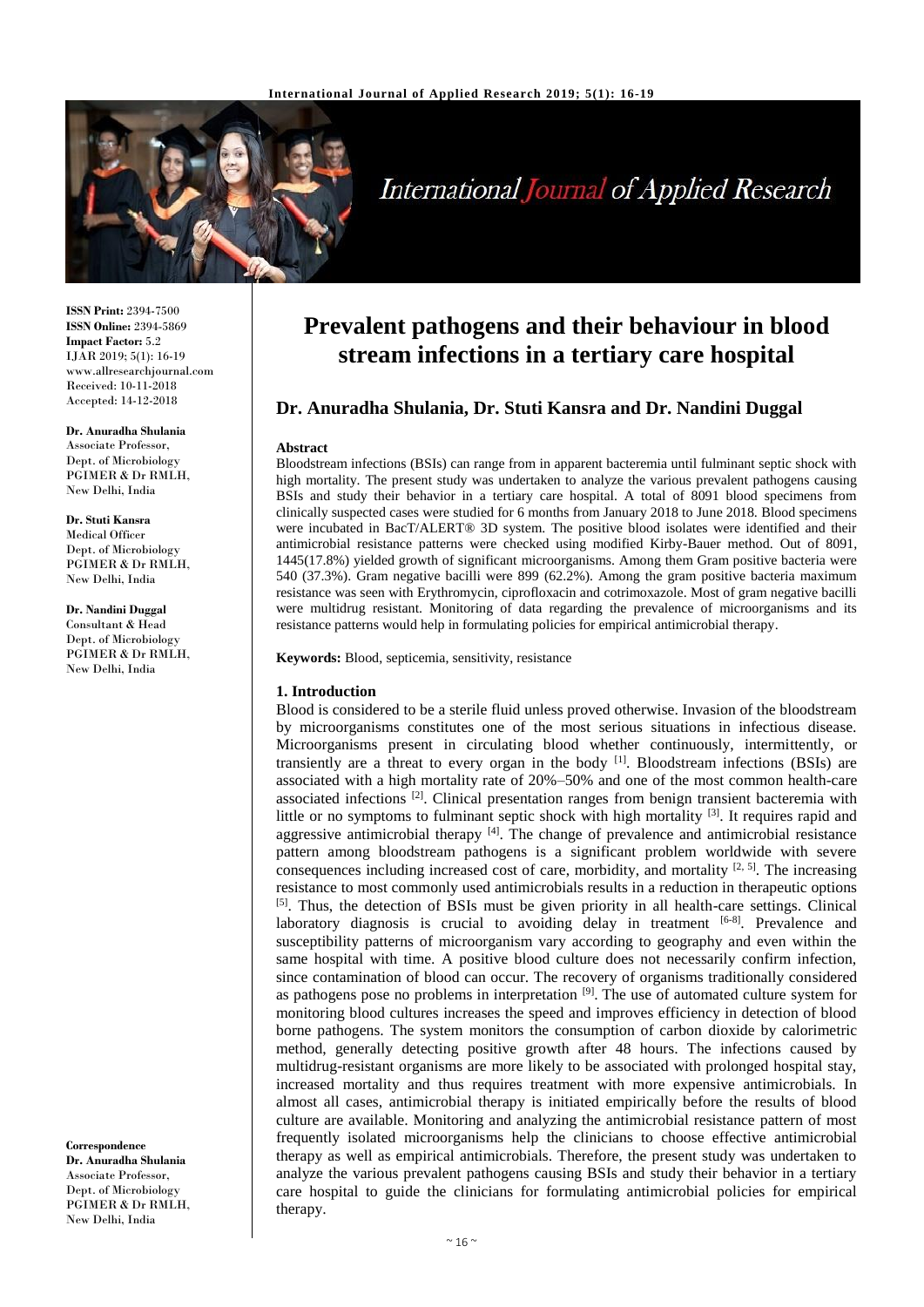#### **2. Material and Methods**

A total of 8091 blood specimens from clinically suspected cases of septicemia were studied at a tertiary care hospital for 6 months from January 2018 to June 2018. This prospective study was conducted in the department of microbiology, PGIMER & Dr RML Hospital, New Delhi. During the six months period, 8091 samples received from various departments were processed and relevant findings were noted. Patients presented with prolonged fever or clinical impression of septicaemia/bacteraemia. History of antibiotic usage empirically either before or after admission was also obtained.

Single blood specimen was collected from inpatients and outpatients of our hospital during the study, and the specimens were processed in clinical microbiology laboratory. The contaminated, duplicate, and repeat specimens were excluded from the study. Blood sample was collected aseptically from each patient before the start of antimicrobial therapy. In case of adults, 5–10 ml (average 7 ml) and pediatrics 1–5 ml (average 3 ml) were inoculated in BacT/ALERT® FA and PF plus-aerobic bottles (BioMerieux, Durham, NC, USA), respectively. After inoculation, these bottles were immediately incubated in BacT/ALERT® 3D system (a fully automated blood culture system for detection of aerobic growth in blood samples). The blood specimens were incubated for a maximum period of 7 days, and if there was no growth, the result was read as negative. While in case of positive growth, the BacT/ALERT® system automatically showed an alert. Then

the positive blood culture bottles were taken out and subcultured on blood agar and MacConkey agar plates. The growth was stained by Gram's staining method and was further identified by biochemical tests. Antibiotic sensitivity testing was done by modified Kirby-Bauer method as per Clinical Laboratory Standards Institute guidelines. The discs tested for Gram positive organisms were Cefoxitin (30ug), Ciprofloxacin (5ug), Cotrimoxazole (1.25/23.75ug), Vancomycin (30ug), Erythromycin (15ug), Tetracycline (30ug), Cefuroxime (30ug) and Linezolid (30ug). Gentamicin high (120ug) was used for *Enterococcus* species.

For Gram negative isolates gentamicin (10ug), amikacin (30ug), ciprofloxacin (5ug), cotrimoxazole (1.25/23.75ug), Ceftazidime (30ug), Cefotaxime (30ug), aztreonam (30ug), piperacillin-tazobactam (100/10ug), Meropenem (10ug), colistin (10ug), tigecycline (15ug) were tested.

#### **3. Results**

During the study of 6 months, a total of 8091 blood culture specimens were received from various clinical wards. Out of 8091 specimens, 1445 (17.8%) yielded growth of different microorganisms. From these isolates, 899 (62.2%) were Gram-negative bacilli, 540(37.3%) were Gram-positive cocci and rest 7 (0.4%) were yeasts. Figure 1 shows that the most common microorganism isolated are *Escherichia coli* followed by *Staphylococcus aureus*, *Pseudomonas* spp. and others.



**Fig 1:** Distribution of various isolates from different areas

Among the gram positive bacteria maximum resistance was seen with Erythromycin, ciprofloxacin and cotrimoxazole. (Table 1) No resistance was seen with vancomycin. Most of gram negative bacilli were multidrug resistant. (Table 2) Resistance was more in case of admitted patients than out patients.

| Gram negative bacilli | tion<br>ಡ<br>c<br>− | ٠.<br>$\cdot$ | -a<br>ā<br>mika | .a<br>ದ<br>×<br>Ciproflo | Cotrimoxazole | Φ<br>zidim<br>efta<br>ت  | cillin<br>ā<br>5<br>È | $\bullet$<br>富<br>×<br>α<br>efot | 目<br>ಡ<br>Ë<br>ztre      | $+tan 20$<br>È           | vetilmicin<br>▱          | Meropenem                | olistin<br>ت             | Φ<br>È<br>Tigecy | 旨<br>킁<br>٦Ē.<br>Ξ | Е<br>٠u<br>ದ<br><b>Oflox</b> |
|-----------------------|---------------------|---------------|-----------------|--------------------------|---------------|--------------------------|-----------------------|----------------------------------|--------------------------|--------------------------|--------------------------|--------------------------|--------------------------|------------------|--------------------|------------------------------|
|                       | <b>OPD</b>          | 100           | 100             | 70                       | 75            | 50                       |                       | 50                               | 50                       | 100                      | $\overline{\phantom{0}}$ | $\overline{\phantom{0}}$ | 100                      | 100              | -                  |                              |
| Acinetobacter         | <b>IPD</b>          | 17<br>.,      | 30              | 17                       | 37            | 20                       |                       | 33                               | 50                       | 83                       | $\overline{\phantom{0}}$ | 33                       | 100                      | 100              | -                  |                              |
|                       | ICU                 | 22            | 22              |                          | 22            | 5                        | -                     | 11                               |                          | 27                       | 7                        |                          | 90                       | 55               | -                  |                              |
| Salmonella typhi      | <b>OPD</b>          | 100           | 100             | 40                       | 100           | $\overline{\phantom{0}}$ |                       | 100                              | $\overline{\phantom{0}}$ | $\overline{\phantom{0}}$ |                          | $\overline{\phantom{0}}$ | $\overline{\phantom{0}}$ |                  | 100                | 40                           |

Table 1: % Sensitivity of Gram negative isolates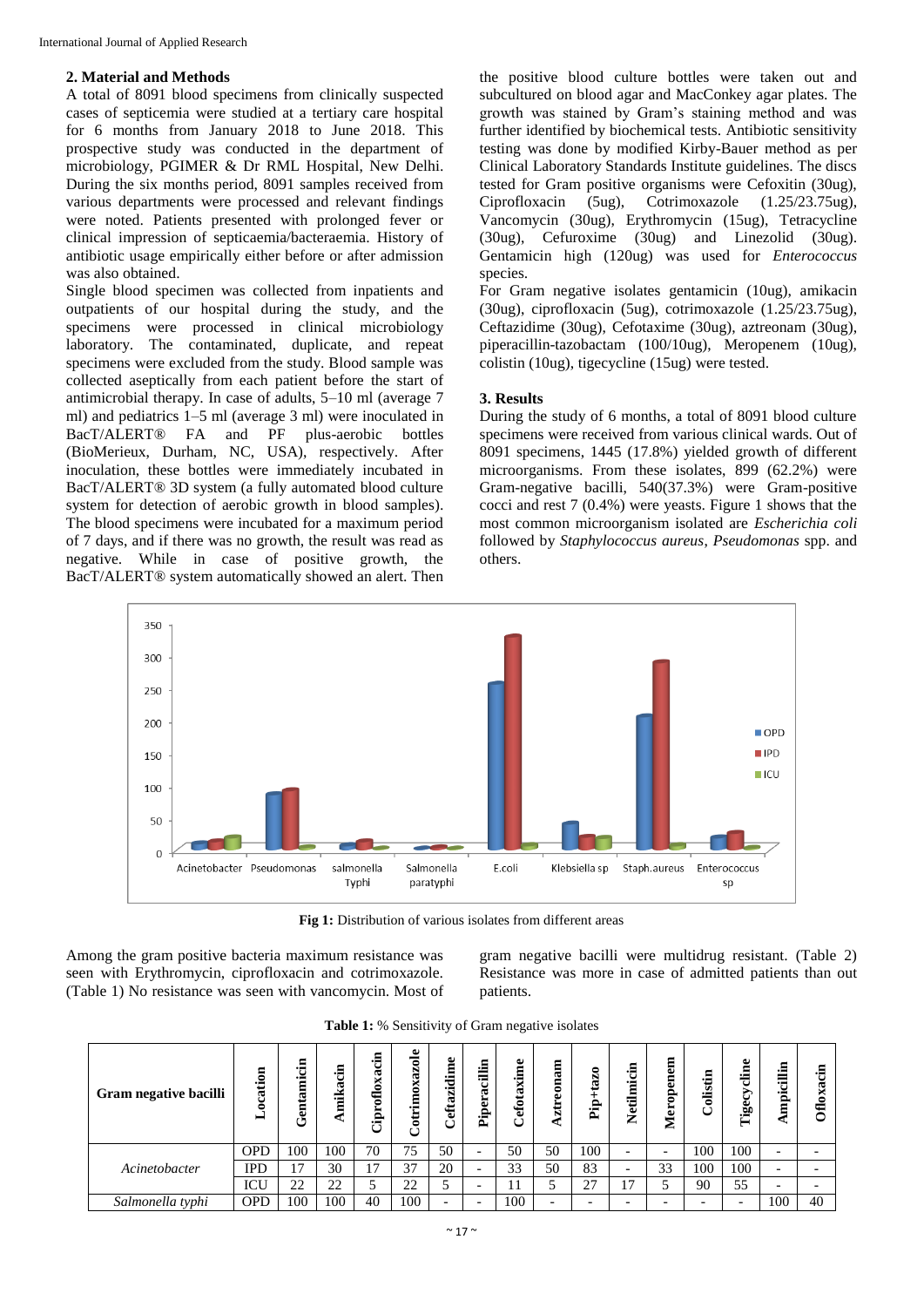|                      | IPD        | 71  | 7   | 17       | 100                      |                          | $\overline{\phantom{0}}$ | 100                      | $\overline{\phantom{0}}$ | $\overline{\phantom{0}}$ | -                        |                          | -                        | $\overline{\phantom{0}}$ | 100                      | 25                       |
|----------------------|------------|-----|-----|----------|--------------------------|--------------------------|--------------------------|--------------------------|--------------------------|--------------------------|--------------------------|--------------------------|--------------------------|--------------------------|--------------------------|--------------------------|
|                      | ICU        | 100 | 100 | 100      | 100                      | -                        | $\overline{\phantom{0}}$ | 100                      | $\overline{\phantom{0}}$ | $\overline{\phantom{0}}$ | $\overline{\phantom{0}}$ | $\overline{\phantom{0}}$ | $\overline{\phantom{0}}$ | $\overline{\phantom{0}}$ | 100                      | 100                      |
| Salmonella paratyphi | <b>OPD</b> | 100 | 100 | 100      | 100                      | $\overline{\phantom{0}}$ | $\overline{\phantom{0}}$ | 100                      | $\overline{\phantom{0}}$ | $\overline{\phantom{0}}$ | $\overline{\phantom{0}}$ | $\overline{\phantom{0}}$ | $\overline{\phantom{0}}$ | $\overline{\phantom{0}}$ | 100                      | 100                      |
|                      | <b>IPD</b> | 67  | 67  | 33       | 67                       | -                        | $\overline{\phantom{0}}$ | 100                      | $\overline{\phantom{0}}$ | -                        | -                        |                          | -                        | $\overline{\phantom{0}}$ | 100                      | 30                       |
|                      | ICU        | 100 | 100 | 100      | 100                      |                          | $\overline{\phantom{0}}$ | 100                      | -                        | $\overline{\phantom{0}}$ | -                        | $\overline{\phantom{0}}$ | $\overline{\phantom{0}}$ | $\overline{\phantom{0}}$ | 100                      | 100                      |
| Esch. coli           | <b>OPD</b> | 70  | 88  | 17       | 17                       | 39                       | $\overline{\phantom{0}}$ | 29                       | 47                       | 88                       | 82                       | 89                       | -                        | $\overline{\phantom{0}}$ | -                        |                          |
|                      | <b>IPD</b> | 62  | 81  | 8        | 10                       | 21                       | $\overline{\phantom{0}}$ | 17                       | ۰                        | 73                       | 68                       | 75                       | 100                      | 100                      | $\overline{\phantom{0}}$ | $\overline{\phantom{0}}$ |
|                      | ICU        | 16  | 83  | 33       | 16                       | 16                       | $\overline{\phantom{0}}$ | 13                       | $\overline{\phantom{0}}$ | 66                       | 33                       | $\overline{\phantom{0}}$ | 100                      | 33                       | $\overline{\phantom{0}}$ |                          |
|                      | <b>OPD</b> | 100 | 94  | 71       | 67                       | 74                       | $\overline{\phantom{0}}$ | 61                       | 100                      | 100                      | 50                       | -                        | 100                      | 100                      | $\overline{\phantom{0}}$ |                          |
| Klebsiella spp       | IPD        | 76  | 65  | 28       | 21                       | 25                       | $\overline{\phantom{0}}$ | 28                       | -                        | 70                       | 100                      | -                        | 100                      | 100                      | -                        |                          |
|                      | ICU        |     | 5   | 5        | 17                       | 5                        | $\overline{\phantom{0}}$ | 17                       | 5                        | 5                        | -                        | 17                       | 100                      | 70                       | $\overline{\phantom{0}}$ | $\overline{\phantom{0}}$ |
| Pseudomonas          | <b>OPD</b> | 71  | 72  | 61       | 75                       | 85                       | 83                       | $\overline{\phantom{0}}$ | 100                      | 97                       | -                        | 100                      | -                        | $\overline{\phantom{0}}$ | -                        |                          |
|                      | IPD        | 63  | 63  | 57       | 60                       | 63                       | 68                       | $\overline{\phantom{0}}$ | 66                       | 88                       | $\overline{\phantom{0}}$ | 84                       | -                        | $\overline{\phantom{0}}$ | -                        | $\overline{\phantom{0}}$ |
|                      | ICU        | 0   | 0   | $\theta$ | $\overline{\phantom{0}}$ | 33                       | 33                       | -                        | 100                      | 66                       | 100                      | 66                       | 100                      | $\overline{\phantom{0}}$ | -                        |                          |

**Table 2:** %Sensitivity of Gram positive isolates

| <b>Gram</b> positive<br>cocci | location   | Cefoxitin                | $\bullet$<br>tetracyclin | ا£∙<br>ŏmo<br>erythr | acin<br>oflox<br>Cipro | $\bullet$<br>ತ<br>ದ<br> | -a<br>yan | xime<br>cefui            | high<br>$G$ enta | $\ddot{a}$<br>۵Ê |
|-------------------------------|------------|--------------------------|--------------------------|----------------------|------------------------|-------------------------|-----------|--------------------------|------------------|------------------|
|                               | <b>OPD</b> | 79                       | 84                       | 42                   | 24                     | 42                      | 100       | 80                       |                  |                  |
| Staph aureus                  | <b>IPD</b> | 68                       | 88                       | 43                   | 26                     | 46                      | 99        | 65                       |                  |                  |
|                               | ICU        | 33                       | 66                       | 33                   | 33                     | 16                      | 100       | 33                       |                  |                  |
| Enterococcus                  | <b>OPD</b> | $\overline{\phantom{0}}$ | 17                       | $\Omega$             | $\Omega$               | 100                     | 100       | $\overline{\phantom{0}}$ | 75               | 75               |
|                               | <b>IPD</b> | $\overline{\phantom{0}}$ | 50                       | $\Omega$             | $\Omega$               | 33                      | 94        | $\overline{\phantom{0}}$ | 17               | 75               |
|                               | ICU        | $\overline{\phantom{0}}$ | 50                       | 0                    | $\Omega$               |                         | 100       |                          | 50               | 50               |

#### **4. Discussion**

BSI is a major cause of morbidity and mortality worldwide. Antimicrobial therapy is the mainstay of treatment of BSI along with management of severe sepsis and septic shock. [10] During last few years, clinicians have witnessed a growing incidence of BSIs along with resistance against commonly used antimicrobials <sup>[11]</sup>. Therefore, this present study was undertaken to detect the prevalence of microorganisms isolated from blood and study their antimicrobial resistant patterns in a tertiary care hospital. In our study, the total number of positive cultures was 1445 (17.8%). Whereas Arora,  $^{[12]}$  Khanal  $^{[13]}$  and DS Murthy  $^{[14]}$ *et al*. have reported 20.02%, 44% and 24.3% respectively. In India, the variation might be due to the fact that most of the patients are given the antibiotics before they come to the tertiary care hospital & other reason is that in most of the cases self-medication is very common [15].

In our study, the predominant organisms were *E. coli* (40.5%) and *Staphylococcus aureus* (34.3%), followed by *Pseudomonas* spp. (12.3%), *Klebsiella* spp (5.2%), *Enterococcus* spp. (3.1%), *Acinetobacter* spp. (2.7%) and *Salmonella* spp. (1.6%). Similar distributions of microorganisms were noted by Fayyaz *et al*. and Parihar *et al*. respectively [16, 17, 18] .

Amongst the gram positive organisms maximum resistance was seen with Ciprofloxacin (76%) followed by Erythromycin (58%) and Cotrimoxazole (58%). Arora *et al*. has reported maximum resistance with erythromycin (69.67%). None of our strain showed resistance against vancomycin and this drug therefore can be effectively used if methicillin resistance is suspected during treatment [19]. Most of the gram negative bacilli were multidrug resistance. Other workers also have reported majority of gram negative isolates in their study as multidrug resistance. Maximum resistance was seen against ciprofloxacin (83%), ceftazidime (80%), amikacin (70%), Gentamicin (83%) and

piperacillin (76%). It was shown by *Escherichia coli*, *Pseudomonas*, *Klebsiella* and *Acinetobacter* spp. Arora *et al*. have reported Ampicillin resistance (89.96%), cephalexine (68.7%) and piperacillin (51.71%). In this study we found carbapenems to be effective in the treatment of multidrug resistant gram negative infections in patients admitted in wards and ICUs. OPD isolates were usually sensitive to most of the antibiotics.

### **5. Conclusion**

*Escherichia coli* and *Staphylococcus aureus* were the predominant blood borne pathogens isolated in our region. Most of the Gram‑ negative bacilli were sensitive to tigecycline and colistin. The majority of Gram‑ positive cocci were sensitive to vancomycin and linezolid. There is the emergence of antimicrobial resistance in almost every corner of the world pointing toward active microbial surveillance in all clinical settings. Such monitoring of data regarding the prevalence of microorganisms and its resistance patterns would definitely benefit the current prescribed antimicrobial regimens, especially in resource‑ limited countries.

#### **6. References**

- 1. Vasudeva N, Nirwan PS, Shrivastava P. Bloodstream infections and antimicrobial sensitivity patterns in a tertiary care hospital of India. Ther Adv Infect Dis. 2016; 3:119-27.
- 2. Gupta A, Sharma S, Arora A, Gupta A. Changing trends of *in vitro* antimicrobial resistance patterns in blood isolates in a tertiary care hospital over a period of 4 years. Indian J Med Sci. 2010; 64:485-92.
- 3. Seifert H, Wisplinghoff H. Bloodstream infection and endocarditis. In: Borriello SP, Murray PR, Funke G, editors. Topley and Wilson's Microbiology and